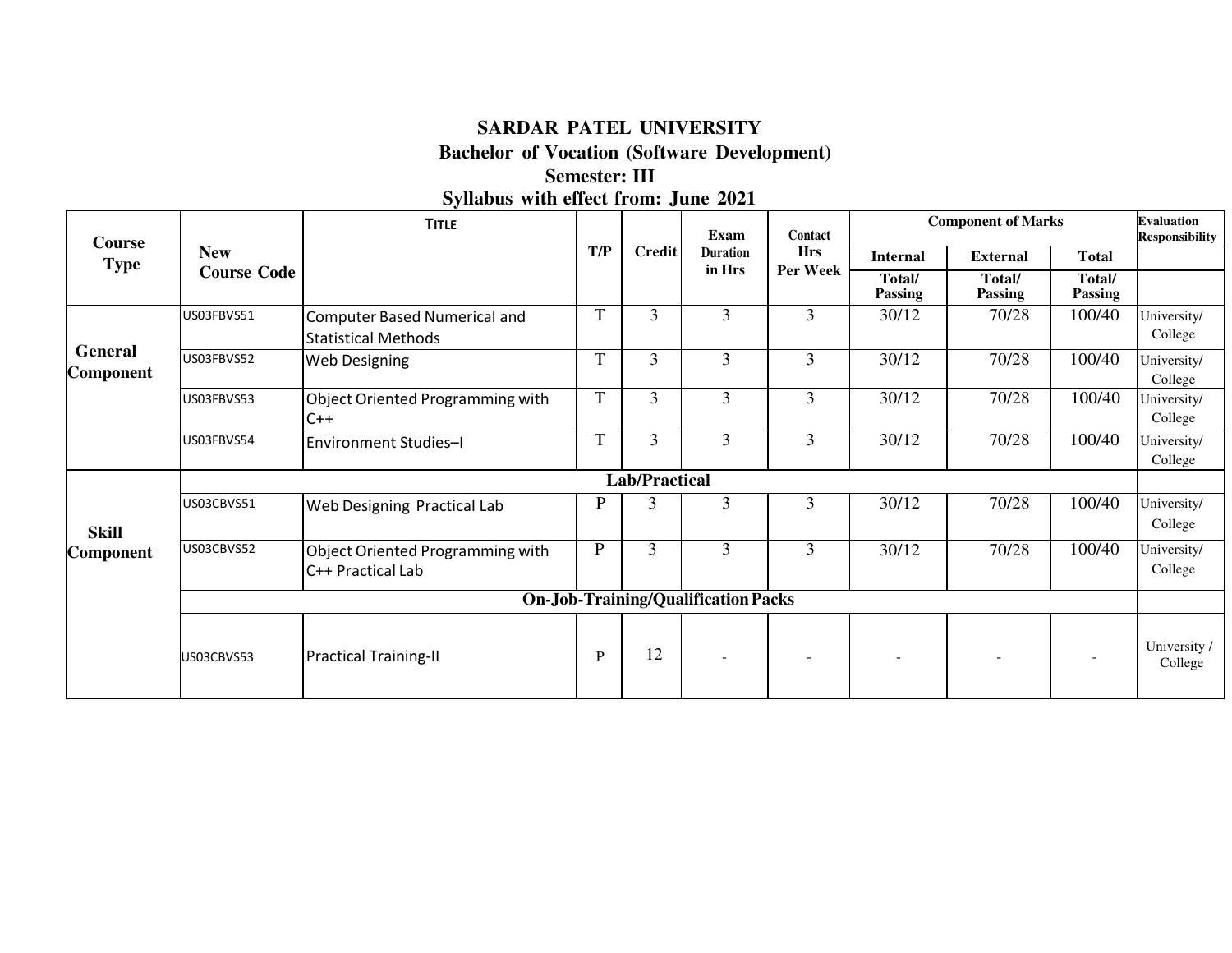## **SARDAR PATEL UNIVERSITY B.Voc (Software development) Semester: III**

#### **Syllabus with effect from: June 2021**

| Paper Code: US03FBVS51                                            | <b>Total Credits:3</b> |
|-------------------------------------------------------------------|------------------------|
| Title Of Paper:: Computer Based Numerical and Statistical Methods |                        |

| Unit                    | <b>Description in detail</b>                                                                        | Weightage (%) |
|-------------------------|-----------------------------------------------------------------------------------------------------|---------------|
| 1                       | <b>Computer Arithmetic &amp; Iterative Methods</b>                                                  |               |
|                         | Absolute, Relative and Percentage error                                                             |               |
|                         | The method of successive bisection, an algorithm of bisection method to<br>$\overline{\phantom{a}}$ | 25%           |
|                         | find a root and examples                                                                            |               |
|                         | The method of false position<br>$\overline{a}$                                                      |               |
|                         | The method of iterative procedure<br>$\overline{\phantom{a}}$                                       |               |
|                         | Secant method, illustration and algorithm<br>$\overline{a}$                                         |               |
|                         | The method of successive approximations, illustrations and algorithm<br>$\overline{\phantom{0}}$    |               |
| $\overline{2}$          | Interpolation with Equal and Unequal Intervals                                                      |               |
|                         | Interpolationwith equal intervals-finite difference table                                           |               |
|                         | The Gregory-Newton formula for forward and backward interpolation<br>$\overline{\phantom{0}}$       |               |
|                         | corresponding algorithms and examples                                                               | 25%           |
|                         | Interpolation for unequal intervals using Newton's formula for divided<br>$\overline{\phantom{a}}$  |               |
|                         | differences                                                                                         |               |
|                         | Lagrange interpolation<br>$\overline{\phantom{0}}$                                                  |               |
|                         | Central difference formulae                                                                         |               |
|                         | Extrapolation and corresponding examples                                                            |               |
| 3                       | Differentiation and Solution of Simultaneous Linear Equations                                       |               |
|                         | Definition and examples of differentiation<br>$\overline{a}$                                        |               |
|                         | Higher order derivative of standard functionsup to second order<br>Ē,                               |               |
|                         | The Matrix inversionmethod<br>L,                                                                    | 25%           |
|                         | The Gauss-Seidel iterative method<br>L,                                                             |               |
|                         | Comparison of direct and iterative methods                                                          |               |
| $\overline{\mathbf{4}}$ | <b>Time Series</b>                                                                                  |               |
|                         | Meaning, Analysis and Utility of Time Series<br>$\overline{\phantom{a}}$                            |               |
|                         | <b>Components of Time Series</b><br>$\overline{a}$                                                  | 25%           |
|                         | Moving average method to find secular trend<br>$\overline{\phantom{a}}$                             |               |
|                         | Simple average method to find seasonal variation                                                    |               |
|                         | <b>Practical:</b>                                                                                   |               |
|                         | The students are required to do Dictation, Narration, Listening Comprehension,                      |               |
|                         | Note Making/Note Taking as given by concerned faculty                                               |               |

#### **MAIN REFERENCE BOOKS :**

1. Sastry S. S. : Introductory Methods of Numerical Analysis, Prentice Hall of India Pvt. Ltd., 1986(2)

2. Salaria R S : Computer Oriented Numerical Methods, Khanna Book Publishing Co. Ltd.,2000(3) 3.Fundamentals of statistics by S.C. Gupta, Himalaya Publishing House.(6)

#### **OTHER REFERENCE BOOKS :**

- 1. Rajaraman V. : Computer Oriented Numerical Methods, Prentice Hall of India Pvt. Ltd., 1983
- 2. Murray R Spiegel : Theory and Problem of Statistics, McGraw-Hill Schaum's Outline Series,1981.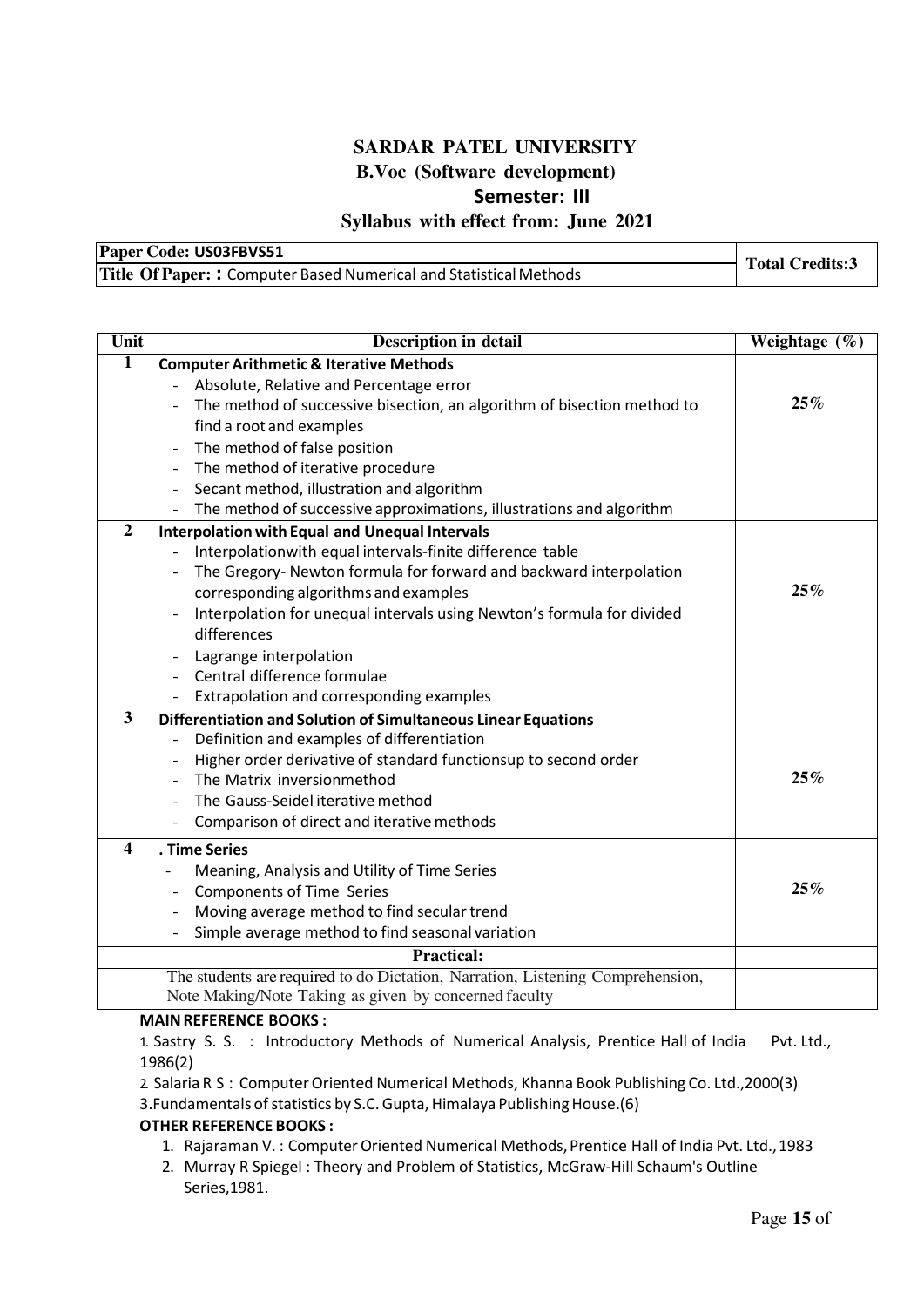| Paper Code: US03FBVS52        | <b>Total Credits:3</b> |
|-------------------------------|------------------------|
| Title Of Paper: Web Designing |                        |

| Unit             | <b>Description in detail</b>                                                                                                | Weightage (%) |
|------------------|-----------------------------------------------------------------------------------------------------------------------------|---------------|
| 1                | <b>Web Design Principles :-</b>                                                                                             |               |
|                  | Basic principles involved in developing a web site, Planning process, rules of web                                          | 25%           |
|                  | designing aviation bar, Page design, Home Page Layout, Design Concept, Brief                                                |               |
|                  | History of Internet, what is World Wide Web, Why create a website, Web                                                      |               |
|                  | Standards                                                                                                                   |               |
|                  |                                                                                                                             |               |
|                  |                                                                                                                             |               |
| $\boldsymbol{2}$ | Introduction to HTML:- What is HTML, HTML Documents, Basic structure of                                                     |               |
|                  |                                                                                                                             |               |
|                  | an HTML document, Creating an HTML document, Markup Tags, Heading-                                                          |               |
|                  | Paragraphs, Line Breaks, Introduction to elements of HTML, Working with Text,                                               | 25%           |
|                  | Working with Lists, Tables and Frames, Working with Hyperlinks, Images and                                                  |               |
|                  | Multimedia, Working with Forms and controls.                                                                                |               |
| $\mathbf{3}$     | Introduction to Cascading Style Sheets and Java Script:- Concept of                                                         |               |
|                  | CSS, Creating Style Sheet, CSS Properties, CSS Styling (Background, Text Format                                             |               |
|                  | Controlling Fonts), Working with block elements and objects, Working with Lists,                                            | 25%           |
|                  | and Tables, CSS Id and Class, CSS Color, Java script Basics, Java script Events, Java                                       |               |
|                  | script conditions and loop control structures, Alert, Prompt and Confirm                                                    |               |
|                  | statements, Java script validation                                                                                          |               |
| 4                | Introduction to Web Publishing or Hosting And Introduction to                                                               |               |
|                  | <b>Bootstrap:</b> - Creating the Web Site, Saving the site, Working on the website,                                         |               |
|                  | Creating web site structure, Themes-Publishing web sites. History, Fundamentals                                             | 25%           |
|                  | of Bootstrap, Bootstrap Grid System, Bootstrap Form and Form Components,                                                    |               |
|                  | Introduction Jquery, Element Selector, Document ready function, Events, Event<br>handling with Html or Bootstrap components |               |
|                  |                                                                                                                             |               |
|                  |                                                                                                                             |               |
|                  | <b>Practical:</b><br>The students are required to do Dictation, Narration, Listening Comprehension,                         |               |
|                  | Note Making/Note Taking as given by concerned faculty                                                                       |               |

#### **MAIN REFERENCE BOOKS :**

- 1. Ivan Bayross, "Web Enabled Commercial Applications Development using HTML, DHTML, Javascript, Perl CGI"
- 2. Xavier C : World Wide Web Design With HTML, Tata McGraw Hill Publication, 2000
- 3. Wilton P. : Beginning JavaScript, 2nd Edition, Wiley DreamTech, 2004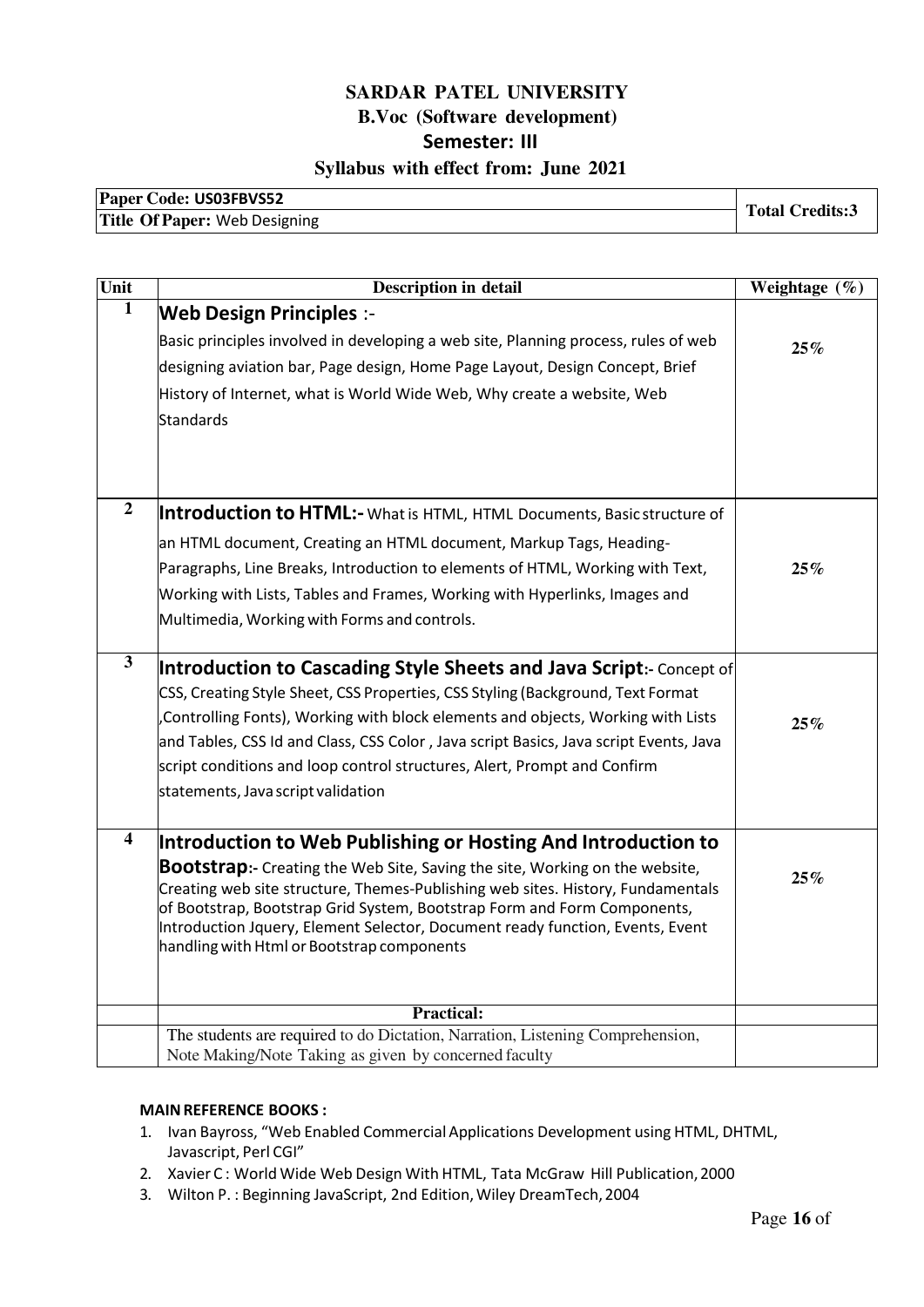|                                         | Paper Code: US03FBVS53                                                                                                                                                                                                                                                                                                                                                                                                                                                                                                                                                                                                                                                                        |                   |
|-----------------------------------------|-----------------------------------------------------------------------------------------------------------------------------------------------------------------------------------------------------------------------------------------------------------------------------------------------------------------------------------------------------------------------------------------------------------------------------------------------------------------------------------------------------------------------------------------------------------------------------------------------------------------------------------------------------------------------------------------------|-------------------|
|                                         | <b>Total Credits:3</b><br>Title Of Paper: Object Oriented Programming with C++                                                                                                                                                                                                                                                                                                                                                                                                                                                                                                                                                                                                                |                   |
| Unit                                    | <b>Description in detail</b>                                                                                                                                                                                                                                                                                                                                                                                                                                                                                                                                                                                                                                                                  | Weightage $(\% )$ |
| $\mathbf{1}$                            | Object Oriented Programming (OOP) Concepts and Introduction to C++<br>Structured programming vs. object orientedprogramming<br>Basic OOP concepts : objects, classes, encapsulation, data hiding,<br>inheritance, polymorphism<br>Introduction to C++: structure of a C++ program, data types, variables,<br>constants, expressions, statements and operators, Usage of header files<br>Control flow statements : if else, for loop, while loop, do while loop, switch,<br>break and continue                                                                                                                                                                                                 | 25%               |
| $\boldsymbol{2}$                        | Input/Output, Arrays and Working with Classes<br>Basic I/O in C++<br>Arrays in C++: introduction, declaration, initialization of one, two and multi-<br>dimensional arrays, operations on arrays<br>Working with strings : introduction, declaration, string manipulation and<br>$\overline{\phantom{a}}$<br>arrays of string<br>Classes and objects in C++<br>Constructors: default, parameterized, copy, constructor overloading and<br>destructor<br>Access specifiers, implementing and accessing class members<br>Working with objects : constant objects, nameless objects, live objects,<br>arrays of objects                                                                          | 25%               |
| $\mathbf{3}$<br>$\overline{\mathbf{4}}$ | <b>Functions, Function Overloading and Inheritance</b><br>Introduction to functions, library and user-definedfunctions, parameters<br>passing, default arguments<br>Functions overloading, inline functions, friend functions and virtual<br>functions<br>Inheritance: Introduction, derived class declaration, forms of inheritance<br>Inheritance and member access ability, constructor and destructor in<br>derived class, construction invocationand data member initialization.<br><b>Operator Overloading, Pointers and Files</b><br>Operator overloading: Introduction, overloaded operators, unary operato<br>overloading, operator keyword, operator return values, binary operator | 25%<br>25%        |
|                                         | overloading, overloading with friendfunction<br>Usages of Pointers in C++: basic overview<br>Dynamic memory allocation<br><b>Practical:</b><br>The students are required to do Dictation, Narration, Listening Comprehension,<br>Note Making/Note Taking as given by concerned faculty                                                                                                                                                                                                                                                                                                                                                                                                        |                   |

#### **MAIN REFERENCE BOOKS :**

- 1. E Balagurusamy : Object Oriented Programming in C++, Tata McGraw-Hill Publishing Co. Ltd.
- 2. Robert Lafore : Object Oriented Programming in Turbo C++, Guide, Galgotia Pub. (P) Ltd.
- 3. Schaum's Outline of Programming with C++ by John Hubbard, McGraw-Hill Education; 2nd edition (June 6, 2000)

#### **BOOKS FOR ADDITIONAL READING :**

- 1. Barkakati N. : Object Oriented Programming in C++, PHI.
- 2. OOP's using C++ for Dummies.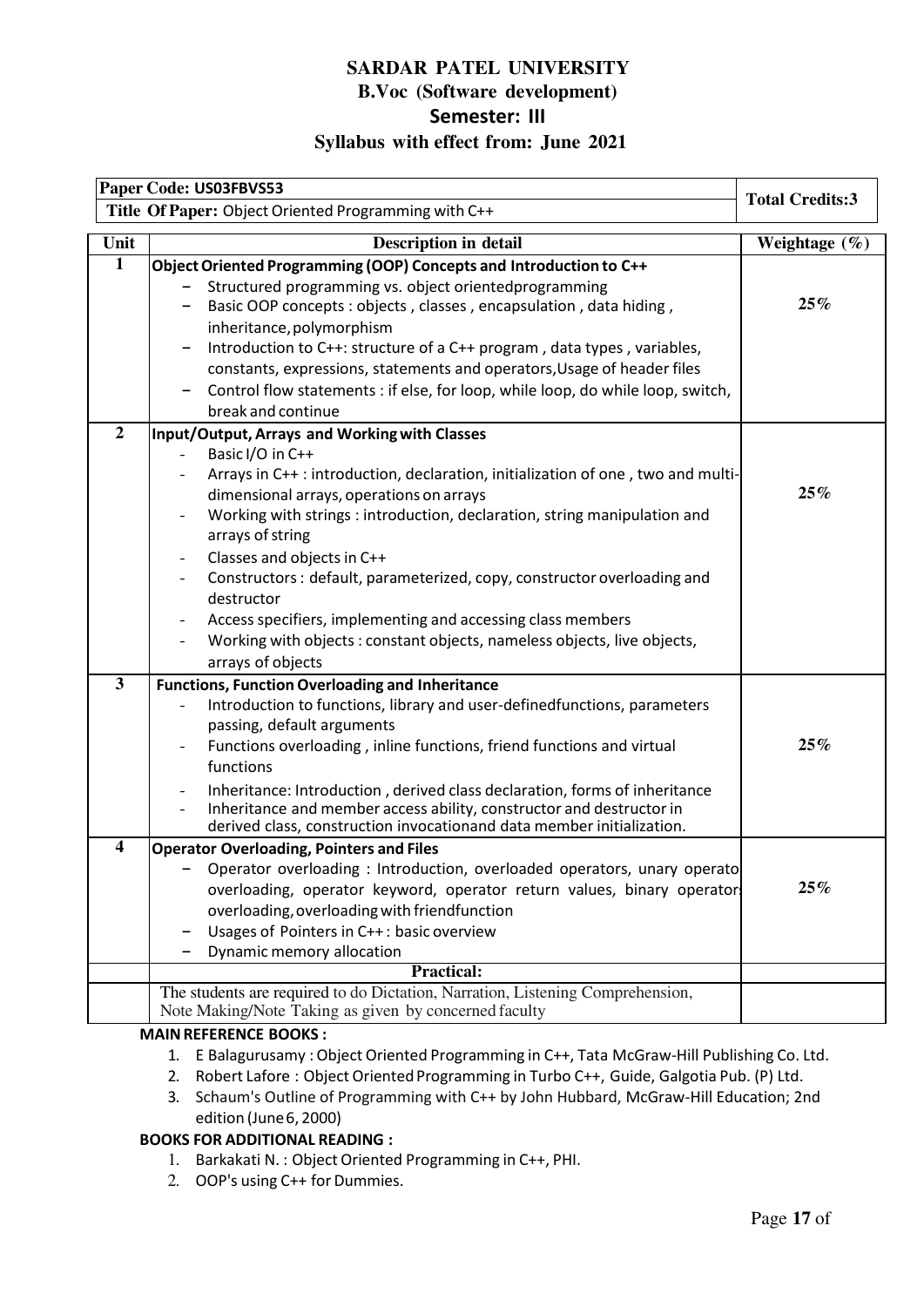# **Paper Code: US03FBVS54 Total Credits:3 Title Of Paper: Environmental Studies**

| Unit                    | Description in detail                                                                      | Weightage $(\%)$ |
|-------------------------|--------------------------------------------------------------------------------------------|------------------|
| 1                       | <b>Overview of Environmental Studies</b>                                                   |                  |
|                         | Definition, Scope, Importance.                                                             |                  |
|                         | Renewable and Non Renewable Resources                                                      | 25%              |
|                         | Equitable use of resources for sustainable lifestyles                                      |                  |
| $\mathbf{2}$            | <b>Natural Resources and Associated Problems</b>                                           |                  |
|                         | Forest Resources, Water Resources, Mineral Resources, Energy Resources,<br>Land Resources. |                  |
|                         | Role of Individual in conservation of Natural Resources                                    | 25%              |
|                         | Case Study on various resources<br>-                                                       |                  |
|                         |                                                                                            |                  |
| $\overline{\mathbf{3}}$ | <b>Ecosystems</b>                                                                          |                  |
|                         | Concept, Structure, Function.                                                              |                  |
|                         | Types, Characteristics                                                                     |                  |
|                         | Threats of following ecosystems Forest, Grassland, Desert and Aquatic<br>Ecosystem         | 25%              |
|                         | Role of Individuals in sustaining the above types of Ecosystems                            |                  |
| $\blacktriangleleft$    | <b>Biodiversity</b>                                                                        |                  |
|                         | Introduction, Types - Genetic, Species, Ecosystem                                          |                  |
|                         | Biodiversity at Global National and Local Levels                                           | 25%              |
|                         | India as a mega diversity nation                                                           |                  |
|                         | Threats & conservation of Biodiversity.                                                    |                  |
|                         | <b>Practical:</b>                                                                          |                  |
|                         | The students are required to do Dictation, Narration, Listening Comprehension,             |                  |
|                         | Note Making/Note Taking as given by concerned faculty                                      |                  |

#### **Basic Text & Reference Books:**

- 1. Text book of Environmental Studies for undergraduate Courses: Erach Barucha, PublisherUniversity Press, University Grants Commission.
- 2. Brunner R.C., 1989, Hazardous Waste Incineration, McGraw Hill Inc. 480p Mckinney, M.L. & School, R.M. 1996.
- 3. Environmental Science systems & Solutions, Web enhanced edition. 639p. Jadhav, H &Bhosale, V.M. 1995.
- 4. Environmental Protectionand Laws. Himalaya Pub. House, Delhi 284 p

Note: Latest Edition of Text books may be used.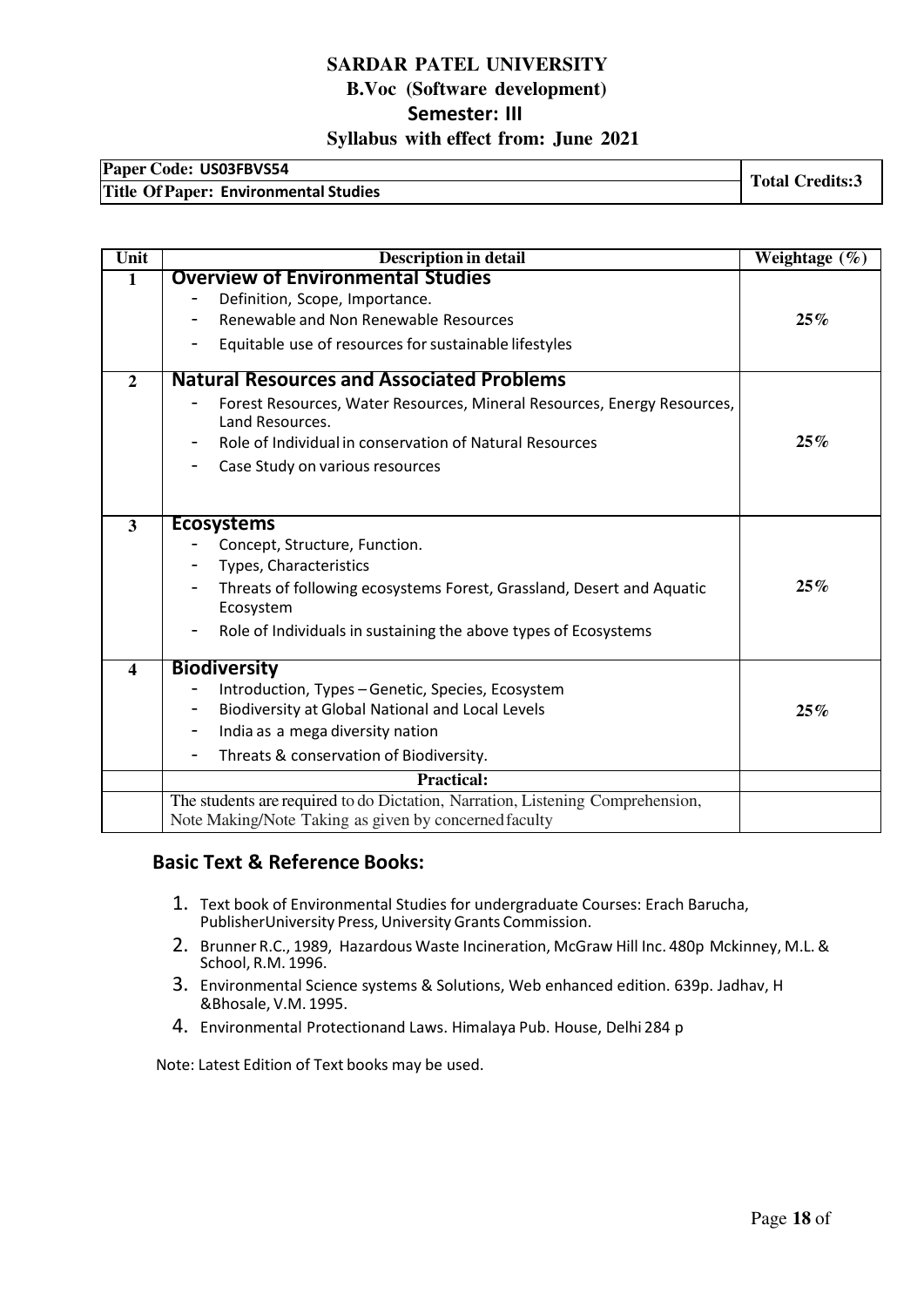| Paper Code: Code: US03CBVS51                            |                        |
|---------------------------------------------------------|------------------------|
| Title Of Paper: Web Development using PHP Practical Lab | <b>Total Credits:3</b> |

| Part | <b>Description in detail</b>                                            | Weightage<br>$\mathcal{O}_0$ |
|------|-------------------------------------------------------------------------|------------------------------|
|      | Practical based on Web Development using PHP Practical Lab<br>$\bullet$ |                              |
|      |                                                                         | $50\%$                       |
| ∍    | Practical based on Graphics Design Practical Lab<br>$\bullet$           |                              |
|      |                                                                         | 50%                          |

# **SARDAR PATEL UNIVERSITY B.Voc (Software development) Semester: III Syllabus with effect from: June 2021**

| Paper Code: US03CBVS52                                             |                        |
|--------------------------------------------------------------------|------------------------|
| Title Of Paper: Object Oriented Programming with C++ Practical Lab | <b>Total Credits:3</b> |

| Part | <b>Description in detail</b>                                                          | Weightage $(\% )$ |
|------|---------------------------------------------------------------------------------------|-------------------|
|      | Practical based on Object Oriented Programming with C++ Practical<br>$\bullet$<br>Lab | $100\%$           |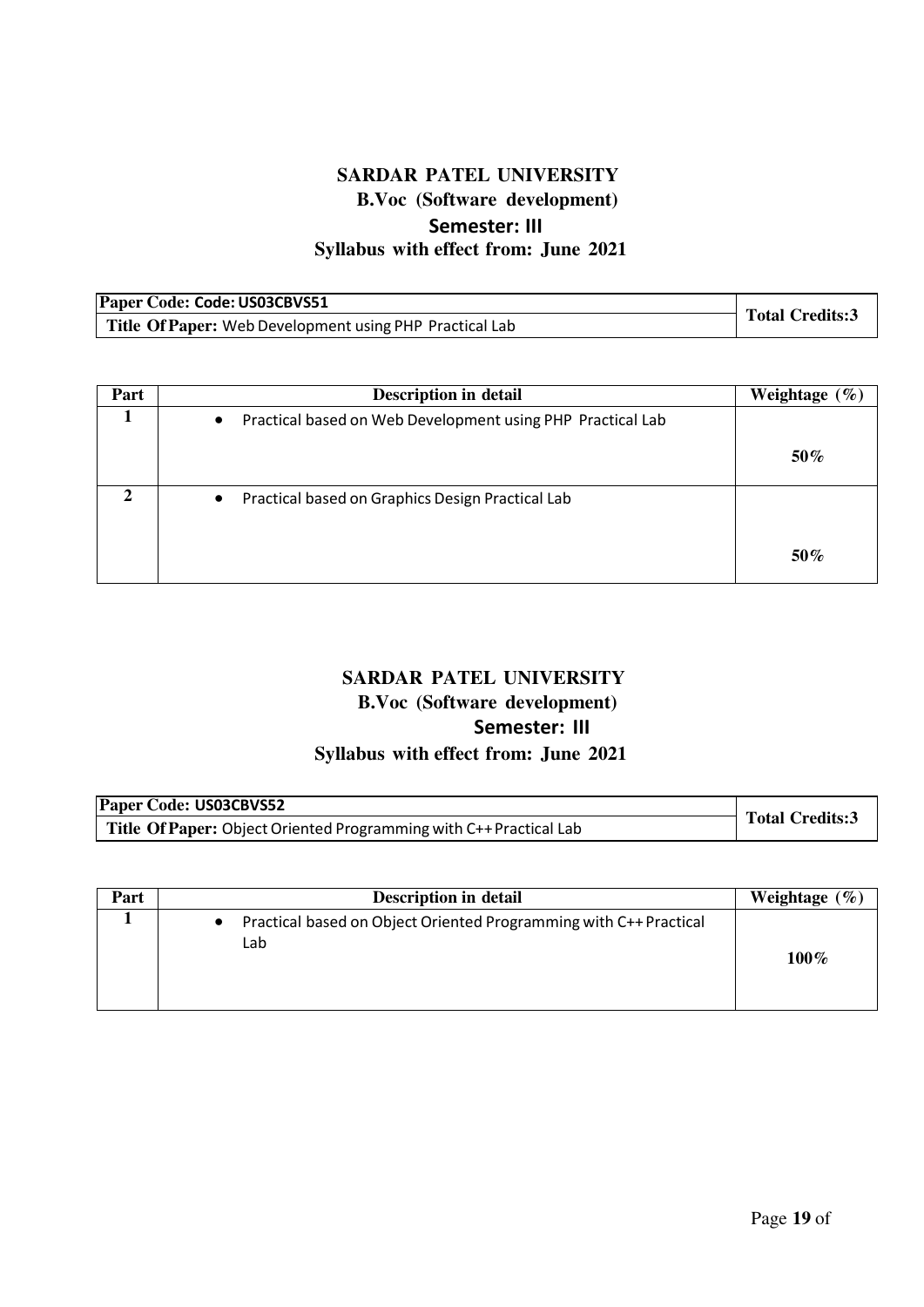| Paper Code: US03CBVS53                 |                         |
|----------------------------------------|-------------------------|
| Title Of Paper: Practical Training -II | <b>Total Credits:12</b> |

| Part | <b>Description in detail</b>                                                                                                                                                                                                                                           | Weightage $(\% )$ |
|------|------------------------------------------------------------------------------------------------------------------------------------------------------------------------------------------------------------------------------------------------------------------------|-------------------|
|      | Practical Training on C++<br>$\bullet$<br>Practical Training on php<br>Practical Training on Java Script<br>Practical Training on Designing tools<br>Practical Training on Framework(Bootstrap)<br>Practical Training on SQL                                           | $100\%$           |
|      | The students have to undergone for internship/ on the job training<br>➤<br>under any Concerned Organization in the areas of QP/NOS<br>A presentation as well as report has to prepared and presented for<br>➤<br>the viva-voce and submit it to the concerned faculty. |                   |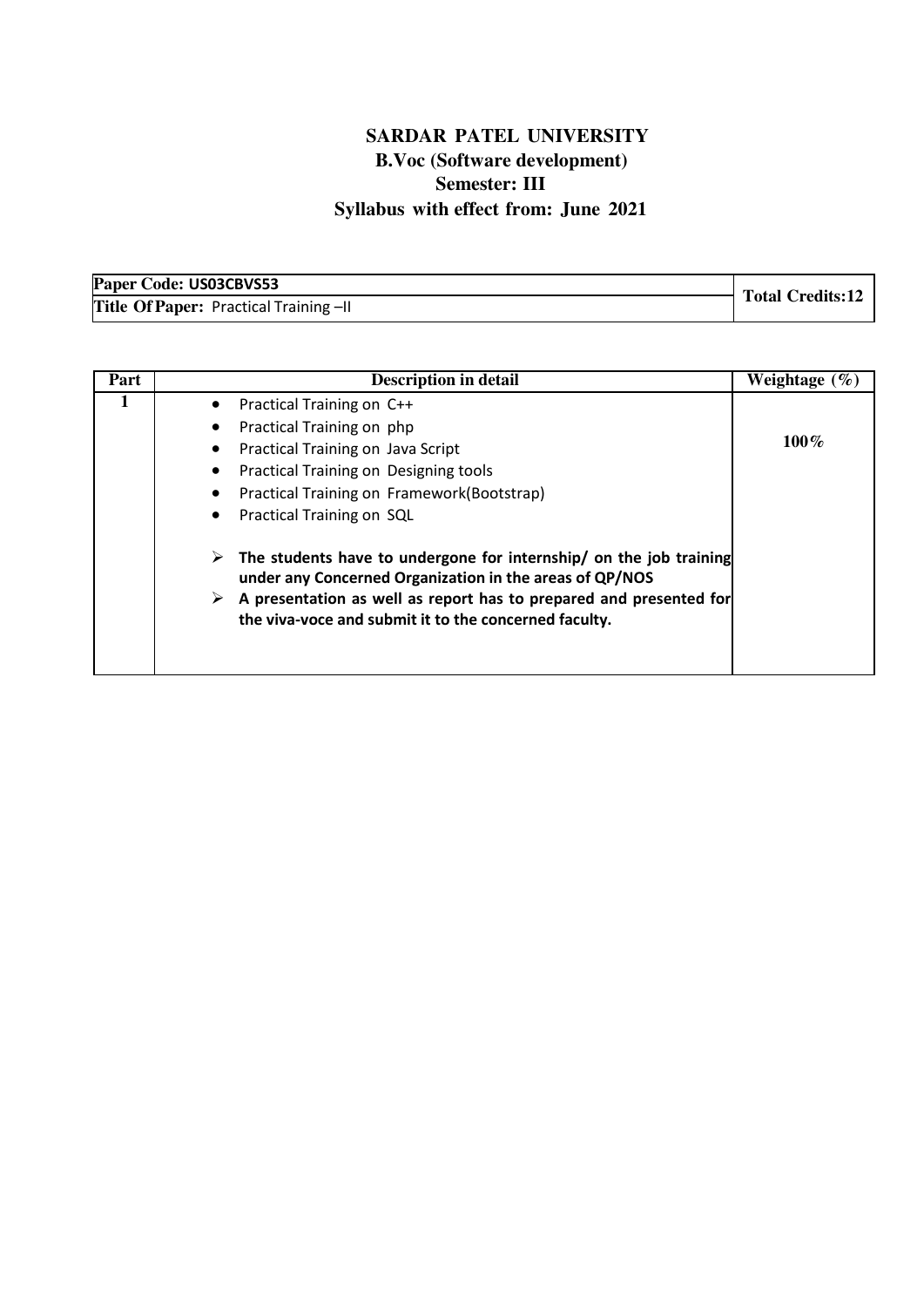#### **SARDAR PATEL UNIVERSITY**

**Bachelor of Vocation (Software Development)** 

# **Semester: IV Syllabus with effect from: June 2021**

| <b>Course</b>               |                        | <b>TITLE</b>                                           |              |                                     | Exam     | Contact                  |                          | <b>Component of Marks</b> |                 | <b>Evaluation</b><br><b>Responsibility</b> |              |  |
|-----------------------------|------------------------|--------------------------------------------------------|--------------|-------------------------------------|----------|--------------------------|--------------------------|---------------------------|-----------------|--------------------------------------------|--------------|--|
| <b>Type</b>                 | <b>New</b>             |                                                        | T/P          | Credit<br><b>Duration</b><br>in Hrs |          |                          |                          | <b>Hrs</b>                | <b>Internal</b> | <b>External</b>                            | <b>Total</b> |  |
|                             | <b>Course Code</b>     |                                                        |              |                                     | Per Week | Total/<br><b>Passing</b> | Total/<br><b>Passing</b> | Total/<br><b>Passing</b>  |                 |                                            |              |  |
|                             | US04FBVS51             | <b>Fundamental Of Operating System</b>                 | T            | 3                                   | 3        | 3                        | 30/12                    | 70/28                     | 100/40          | University/<br>College                     |              |  |
| General<br><b>Component</b> | US04FBVS52             | <b>Operations Research</b>                             | $\mathbf T$  | 3                                   | 3        | 3                        | 30/12                    | 70/28                     | 100/40          | University/<br>College                     |              |  |
|                             | US04FBVS53             | Web Development using PHP                              | T            | 3                                   | 3        | 3                        | 30/12                    | 70/28                     | 100/40          | University/<br>College                     |              |  |
|                             | US04FBVS54             | Object Oriented Programming with<br>Java               | T            | 3                                   | 3        | 3                        | 30/12                    | 70/28                     | 100/40          | University/<br>College                     |              |  |
|                             |                        |                                                        |              | <b>Lab/Practical</b>                |          |                          |                          |                           |                 |                                            |              |  |
| <b>Skill</b>                | US04CBVS51             | Web Development using PHP Practical<br>Lab             | $\mathbf{P}$ | 3                                   | 3        | 3                        | 30/12                    | 70/28                     | 100/40          | University/<br>College                     |              |  |
| <b>Component</b>            | US04CBVS52             | Object Oriented Programming with<br>Java Practical Lab | $\mathbf P$  | 3                                   | 3        | 3                        | 30/12                    | 70/28                     | 100/40          | University/<br>College                     |              |  |
|                             | <b>NSQF Level</b><br>э | Web Developer<br>(SSC/Q0503)                           | P            | 12                                  |          | 400 hours in<br>Semester |                          |                           |                 | <b>SSC</b>                                 |              |  |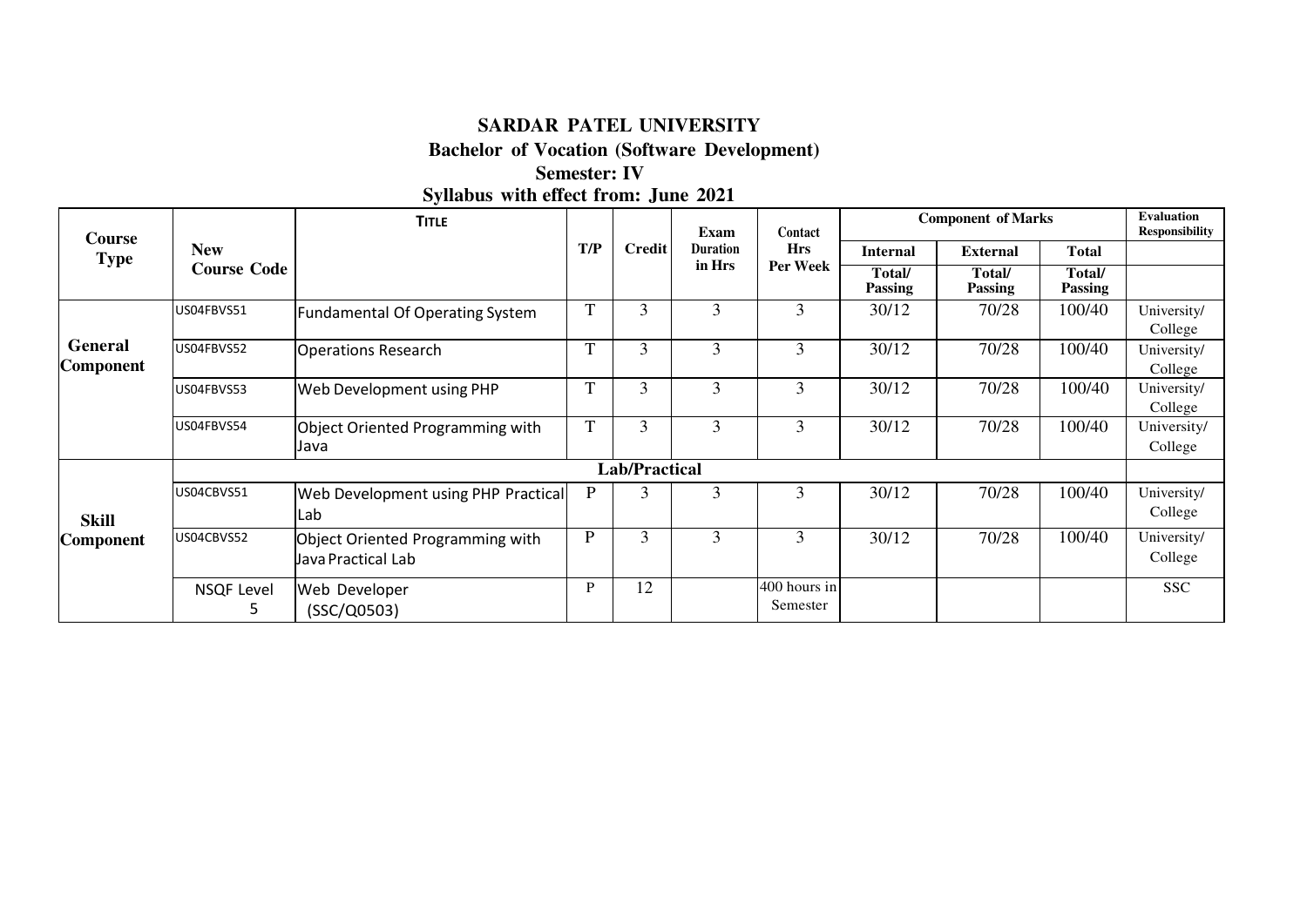#### **SARDAR PATEL UNIVERSITY B.Voc (Software development) Semester: IV**

#### **Syllabus with effect from: June 2021**

| Paper Code: US04FBVS51                          | <b>Total Credits:3</b> |
|-------------------------------------------------|------------------------|
| Title Of Paper: Fundamentalsof Operating System |                        |

| Unit                    | <b>Description in detail</b>                                                                                                                                                                                                                                                                                                                                                                                                                                                                                                                                                                                                            | Weightage $(\%)$ |
|-------------------------|-----------------------------------------------------------------------------------------------------------------------------------------------------------------------------------------------------------------------------------------------------------------------------------------------------------------------------------------------------------------------------------------------------------------------------------------------------------------------------------------------------------------------------------------------------------------------------------------------------------------------------------------|------------------|
| $\overline{1}$          | Introduction and Scheduling<br>- Introduction to Operating System, Functionsof OS<br>- Different types of Operating Systems: Real time, Multi-user, Timesharing<br>- OS Structure - Monolithic, Layered, Virtual Machine, Client-Server<br>- CPU Scheduling: Introduction to process, process control block, process<br>scheduling                                                                                                                                                                                                                                                                                                      | 25%              |
| $\overline{2}$          | <b>Memory Management</b><br>Memory Management: Concept, Basic memory management techniques:,<br>Swapping, Virtual Memory System, Demand Paging<br>a) The Optimal Page Replacement Algorithm<br>The NRU Page Replacement Algorithm<br>b)<br>The FIFO Page Replacement Algorithm<br>C)                                                                                                                                                                                                                                                                                                                                                    | 25%              |
| $\mathbf{3}$            | Process Synchronization, Deadlocks and Introduction to Linux<br>Introduction to Cooperating process<br>Process Synchronization,<br><b>Critical Section Problem</b><br>Two process solution, Multiple process solution<br>Deadlock and characterization<br>Introduction to Linux System & History<br><b>Features of Linux</b><br>Introduction to File System & Memory Management                                                                                                                                                                                                                                                         | 25%              |
| $\overline{\mathbf{4}}$ | <b>Basic Linux commands</b><br>Basic Command-s: login, logout, date, man, pwd, who, whoami, dir, ls, cd,<br>mkdir, rmdir<br>Use of Wild card characters and introduction to vi editor<br>- Introduction to environment variable like HOME, PATH, PS1<br>- Types of FAP, use of chmod command<br>- Basic commands like cp, mv, rm, rev, file redirection,<br>grep, cut, paste, find sort commands with example<br>- Introduction to shell script: execution of it, shell script variable, expr, test<br>commands<br>- Control structure: if, if. else, case structure<br>Iteration: while, for construct, break, continue, exit commands | 25%              |
|                         | <b>Practical:</b><br>The students are required to do Dictation, Narration, Listening Comprehension,                                                                                                                                                                                                                                                                                                                                                                                                                                                                                                                                     |                  |
|                         | Note Making/Note Taking as given by concerned faculty                                                                                                                                                                                                                                                                                                                                                                                                                                                                                                                                                                                   |                  |

#### **MAIN REFERENCE BOOKS :**

- 1. Andrew S. Tanenbaum: Operating System deign& Implementation, Prentice Hall International
- 2. James Petersonand Abraham Silberschatz: Operating System Concept, Addition Wesley
- 3. Linux Commands Instant reference Bryan Pfaffenberger, BPB Publication
- 4. Advanced Linux Programming Samuel, Techmedia Publications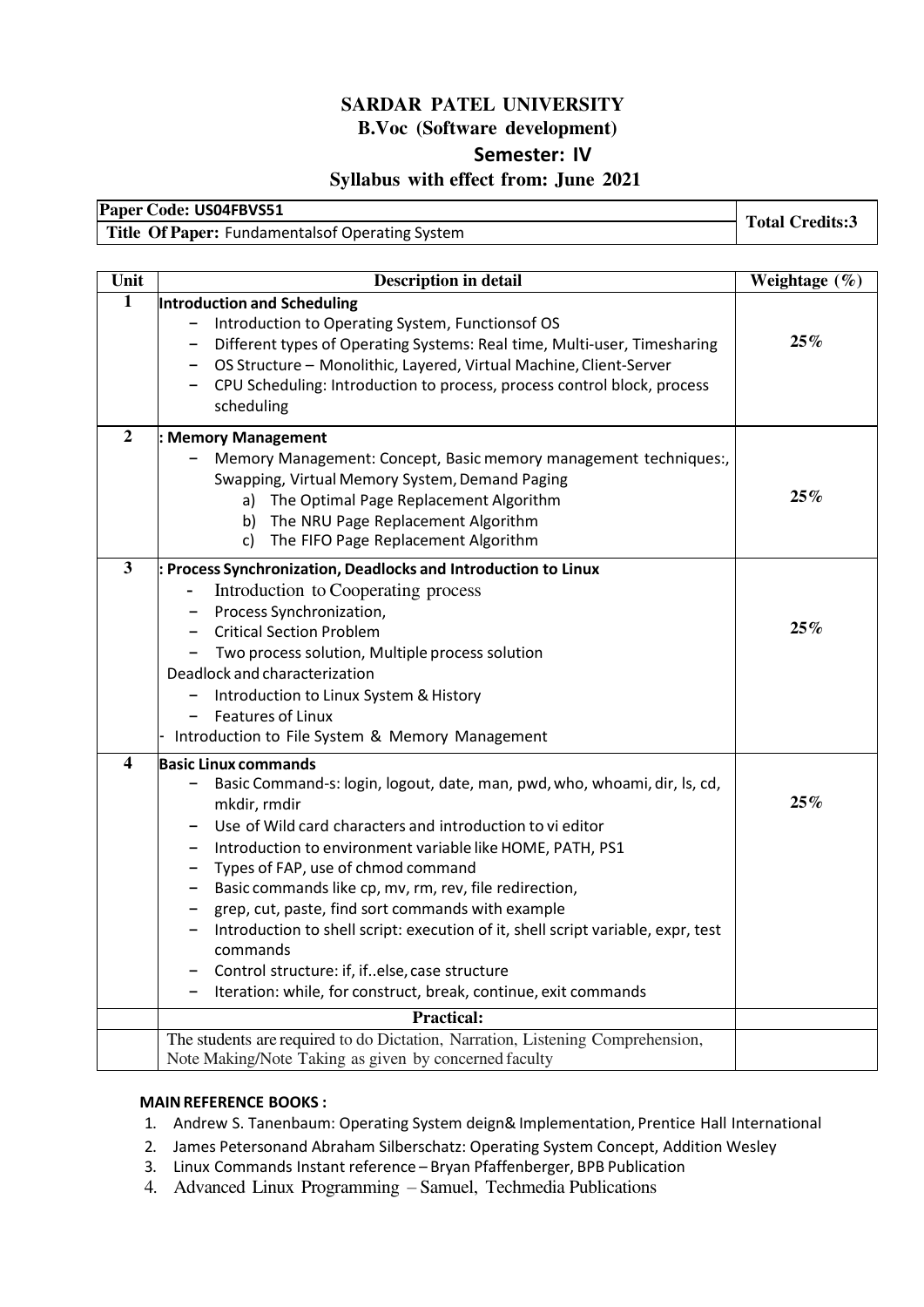## **Paper Code: US04FBVS52**  Title Of Paper: Operations Research<br>Title Of Paper: Operations Research

| Unit                    | <b>Description in detail</b>                                                                                                                                                                                                                                                                                                                          | Weightage $(\% )$ |
|-------------------------|-------------------------------------------------------------------------------------------------------------------------------------------------------------------------------------------------------------------------------------------------------------------------------------------------------------------------------------------------------|-------------------|
| $\mathbf{1}$            | Linear Programming Problem (LPP) - I<br>History, meaning and scope of OR<br>Applications, advantages and limitations of OR<br>Meaning, Applications and limitationsof LPP<br>Formulation of LPP                                                                                                                                                       | 25%               |
| $\overline{2}$          | Linear Programming Problem- II<br>- Methods to determine solution to LPP : Graphical method, Simplex<br>method, Big M method (Simple examples only)                                                                                                                                                                                                   | 25%               |
| $\overline{\mathbf{3}}$ | <b>Transportation Model and Assignment Model</b><br>Introduction<br>Mathematical model of Transportation problem<br>Initial basic feasible solution by North-west corner rule, Least-cost method,<br>Vogel's approximation method.<br>Introduction to an Assignment Model<br>Mathematical model of Assignment problem<br>Solution by Hungarian method | 25%               |
| $\overline{\mathbf{4}}$ | Sequencing and Network analysis<br>Sequencing problems and applications<br>Network Analysis: Introduction to CPM and PERT, Rules for Network<br>construction<br>- CPM: Calculations of EST, EFT, LST, LFT and SLACKS (Total float, Free float)                                                                                                        | 25%               |
|                         | <b>Practical:</b>                                                                                                                                                                                                                                                                                                                                     |                   |
|                         | The students are required to do Dictation, Narration, Listening Comprehension,<br>Note Making/Note Taking as given by concerned faculty                                                                                                                                                                                                               |                   |

#### **MAIN REFERENCE BOOKS :**

- 1. Taha H. A. : Operations Research, Macmillan, New York (1987)
- 2. Sharma S.D. : Operations Research. Kedar Nath Ram Nath & Co. Meerut , 1988-89.
- 3. Gillett B. E.: Introduction to Operations Research a computer oriented algorithmic approach, McGraw-Hill, 1976

#### **BOOKS FOR ADDITIONAL READING :**

- 1. Bronson Richard : Operations Research, Schaum's outline Series, 1983.
- 2. Kapoor V K : Problems and solutions in Operations Research, Sultan Chand & sons, 1996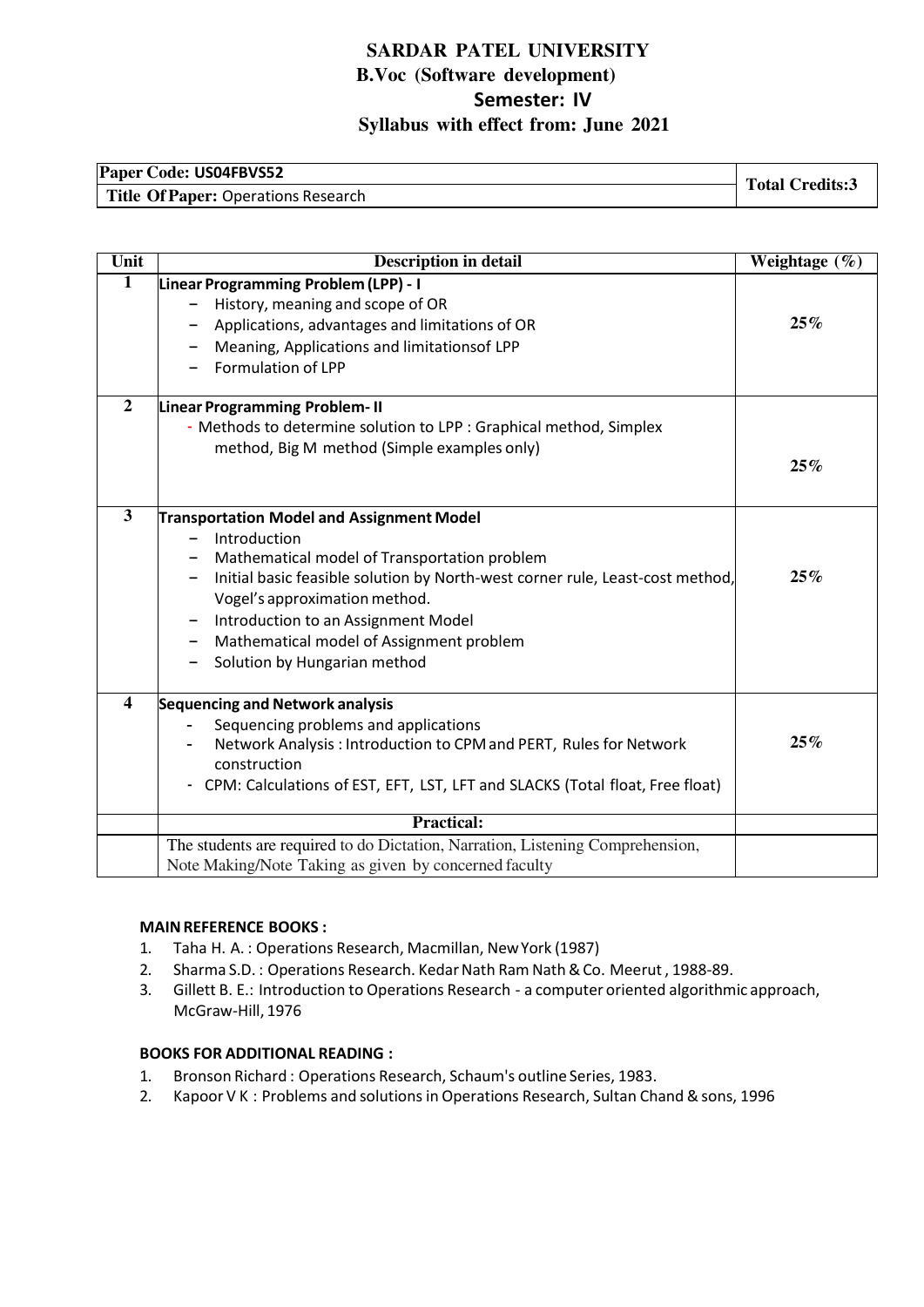# **SARDAR PATEL UNIVERSITY B.Voc (Software development) Semester: IV**

**Syllabus with effect from: June 2021** 

| Paper Code: US04CFBVS53                   | <b>Total Credits:3</b>                                                                                                                                                                                                                                                                                                                                                                                                                       |                  |
|-------------------------------------------|----------------------------------------------------------------------------------------------------------------------------------------------------------------------------------------------------------------------------------------------------------------------------------------------------------------------------------------------------------------------------------------------------------------------------------------------|------------------|
| Title Of Paper: Web Development using PHP |                                                                                                                                                                                                                                                                                                                                                                                                                                              |                  |
| Unit                                      | <b>Description in detail</b>                                                                                                                                                                                                                                                                                                                                                                                                                 | Weightage $(\%)$ |
| $\mathbf{1}$                              | Introduction to PHP and Language basics<br>Intro to PHP for Web Development<br>History & Future Scope of PHP<br>Intro to JSP, Advantage of PHP over JSP<br>Variables, Language Construct, Type Juggling, Deleting a Variable, Operators,<br>Comments, echo, print, conditional statement, Loops (for, while), switch                                                                                                                         | 25%              |
| $\overline{2}$                            | Datatypes, Arrays and Functions                                                                                                                                                                                                                                                                                                                                                                                                              |                  |
|                                           | What is Datatype, Types of Datatype, Type Casting, Garbage Value<br>Arrays: What is an Array, Types of Array, print_r(), foreach<br>Important Built-in functions of array : explode(), implode(), shuffle(), rand(),<br>$\blacksquare$<br>count(), array_key_exists(), 2 array_reverse(), sort(), ksort(), rsort(),<br>array_push(), array_pop(), array_merge(), array_key_exists(), array_reverse()<br><b>Multi-dimensional Arrays</b><br>- | 25%              |
|                                           | Functions: What is a function?, Types of Function, return statement<br>$\blacksquare$<br>How to call a function                                                                                                                                                                                                                                                                                                                              |                  |
|                                           | Function without parameters, Function with parameters<br>Static Variable, Difference between Call By Value and Call By Reference.<br>Important Built-in functions of array : ceil(), floor(), round(), fun_get_args(),<br>$\blacksquare$<br>fun_num_args().                                                                                                                                                                                  |                  |
| $\mathbf{3}$                              | Working with forms, regular expressions, session and cookie                                                                                                                                                                                                                                                                                                                                                                                  |                  |
|                                           | What is a Form?<br>Important HTML Tags, Super-Global Variable<br>Different ways to carry form data (GET, POST), isset(), isempty()<br>۰<br>Regular Expression: What is Regular Expression?, Important Symbols used in<br>٠<br>regular expression withexplanation, Validations<br>Session: What is a Session?, Creating a Session, Use of Session, Destroying a<br>Session, Login/Logout                                                      | 25%              |
|                                           | Cookie: What is a Cookie?, Difference between Session & Cookie, Types of<br>Cookie, Creating a Cookie, Fetching value of Cookie, Deleting a Cookie                                                                                                                                                                                                                                                                                           |                  |
| 4                                         | <b>Introduction to MySQL</b>                                                                                                                                                                                                                                                                                                                                                                                                                 |                  |
|                                           | What is a database?, What is SQL Injection?<br>Different kinds of Datatypes used in MySQL<br>Connecting PHP with MySQL<br>Creating a Database, Creating a Table-Insert, update, delete, select<br>Truncate, alter, drop, grant, revoke, commit, rollback, rename                                                                                                                                                                             | 25%              |
|                                           | <b>Practical:</b>                                                                                                                                                                                                                                                                                                                                                                                                                            |                  |
|                                           | The students are required to do Dictation, Narration, Listening Comprehension, Note<br>Making/Note Taking as given by concerned faculty                                                                                                                                                                                                                                                                                                      |                  |

# **Reference Books:**

1. Beginning PHP5

2,PHP Bible,3, Professional PHP5, 4, PHP Manual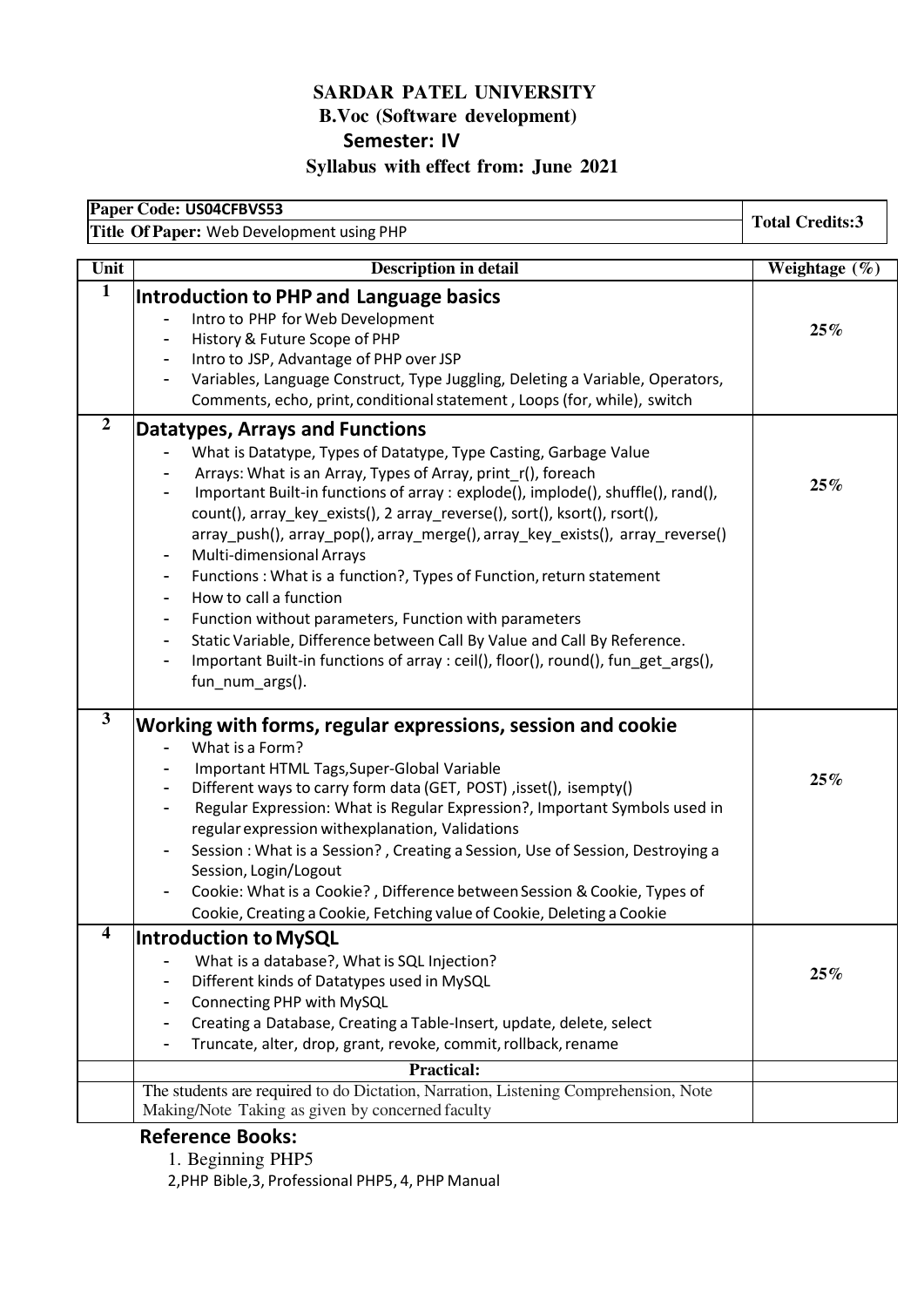| Paper Code: US04FBVS54                                |                        |
|-------------------------------------------------------|------------------------|
| Title Of Paper: Object Oriented Programming with Java | <b>Total Credits:3</b> |

| $\overline{\text{Uni}}$ | <b>Description in detail</b>                                                                                                                                                                                                                                                                                                                                                                                                                                                                                                                                                                                                | Weightage $(\%)$ |
|-------------------------|-----------------------------------------------------------------------------------------------------------------------------------------------------------------------------------------------------------------------------------------------------------------------------------------------------------------------------------------------------------------------------------------------------------------------------------------------------------------------------------------------------------------------------------------------------------------------------------------------------------------------------|------------------|
| $\overline{1}$          | Introduction<br>History of Java, features, the Java environment, the Java Virtual Machine<br>-<br>(JVM)<br>Structure of a Java program, a simple Java program, implementing a Java<br>program<br>Tokens, comments, constants, variables and data types<br>Scope of variables, type casting<br>Operators: arithmetic, relational, logical, assignment, increment/decrement,<br>conditional, ternary operator & special operators<br>Decision making: if statement, ifelse statement, nesting of ifelse, the else if<br>ladder, switch statement<br>Looping: while, dowhile, for, for each loop jumps in loops, labeled loops | 25%              |
| $\overline{2}$          | Arrays: one, two dimensional arrays<br><b>Classes, Objects, Interfaces and Inheritance</b><br>Defining a class, members of a class: variables and methods, creating objects,<br>constructors, accessing class members<br>Static members v/s instance members<br>Introduction to inheritance, super keyword<br>Interfaces: introduction<br>Final variables, methods and classes, abstract methods and classes<br>Introduction to method overloading and overriding                                                                                                                                                           | 25%              |
| $\overline{\mathbf{3}}$ | <b>Exception Handling, I/O Management and Packages</b><br>Managing errors & exceptions: introduction, types of errors, exceptions<br>syntax of exception handling construct, multiple catch statements, the finally<br>clause, defining and throwing user-defined exceptions, the throw statement<br>Managing I/O files : introduction, concept of streams,<br>Character stream classes<br>Introduction to the concept of package, Java API packages, using the System<br>package<br>Using java.lang (String, Math)                                                                                                         | 25%              |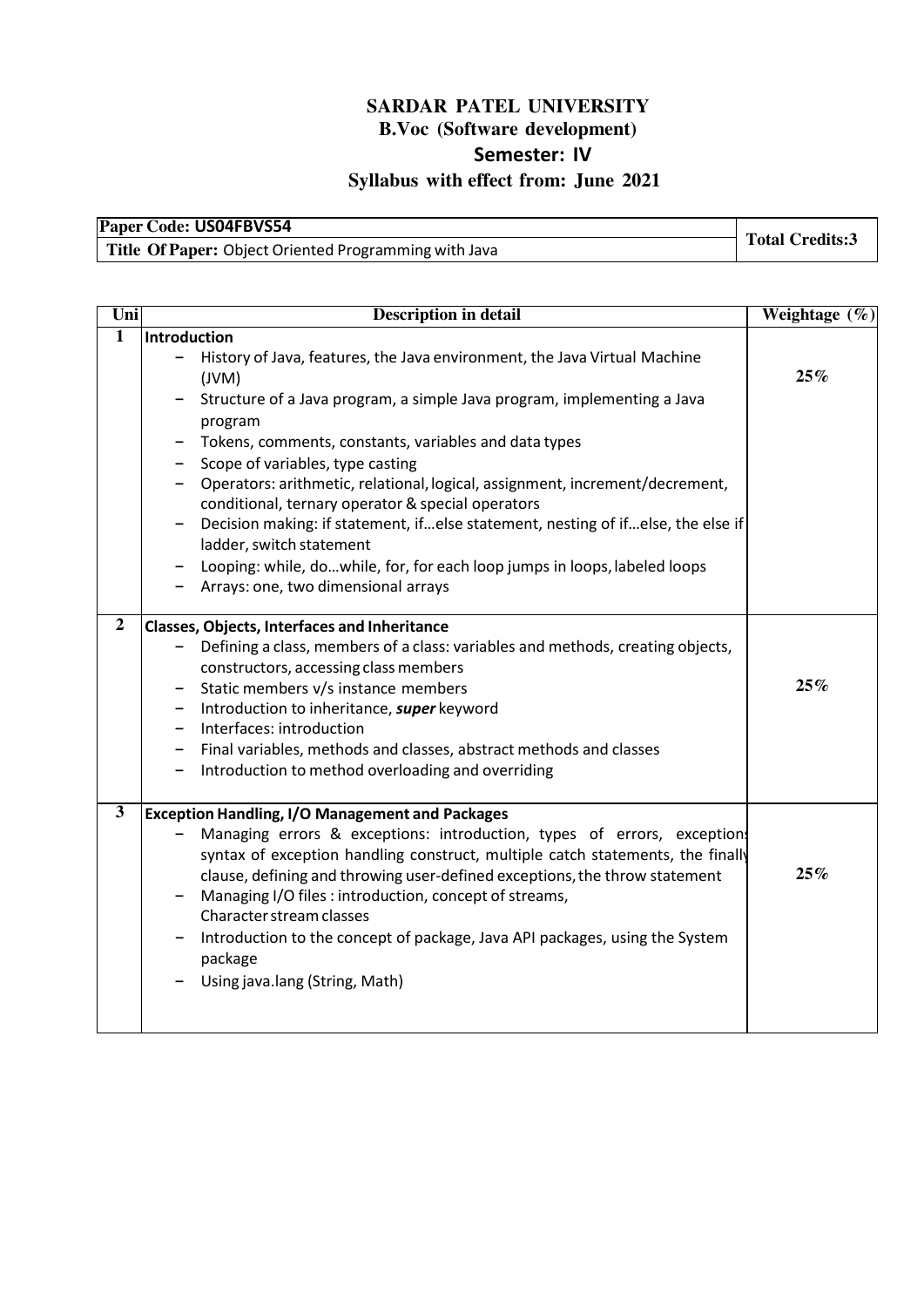| <b>Applet Programming and JDBC</b><br>Applet architecture and skeleton<br>java.awt package (Button, CheckBox, CheckBoxGroup, Choice, Color, Label,<br>List, TextArea, TextField)<br>- HTML applet tag, display techniques (DrawString, Lines, Rectangle, Ellipses,<br>Circles, Arcs, Polygons, Color)<br>Introduction to event handling<br>Introduction to JDBC, types of drivers<br>java.sql package<br>Retrieving, inserting, deleting and updating data though Java | 25% |
|------------------------------------------------------------------------------------------------------------------------------------------------------------------------------------------------------------------------------------------------------------------------------------------------------------------------------------------------------------------------------------------------------------------------------------------------------------------------|-----|
| <b>Practical:</b>                                                                                                                                                                                                                                                                                                                                                                                                                                                      |     |
| The students are required to do Dictation, Narration, Listening Comprehension, Note<br>Making/Note Taking as given by concerned faculty                                                                                                                                                                                                                                                                                                                                |     |

#### **MAIN REFERENCE BOOKS :**

- 1. Programming with Java-A Primer by E. Balaguruswami, 3<sup>rd</sup> Edition, TMH Publication
- 2. The Complete Reference  $-$  Java 2  $7<sup>th</sup>$  Edition Herbert Schildt. TMH Publication **BOOKS FOR ADDITIONAL READING :**

- 1. Saba Zame , Handbook of Object technology, CRC Press, Washington DC, 1999
- 2. Mary Campion and Kathy Walrath, Java tutorial, Second Edition, Addison Wesley Pun. 1998.
- 3. Java 2 Programming Black Book, Steven Holzner